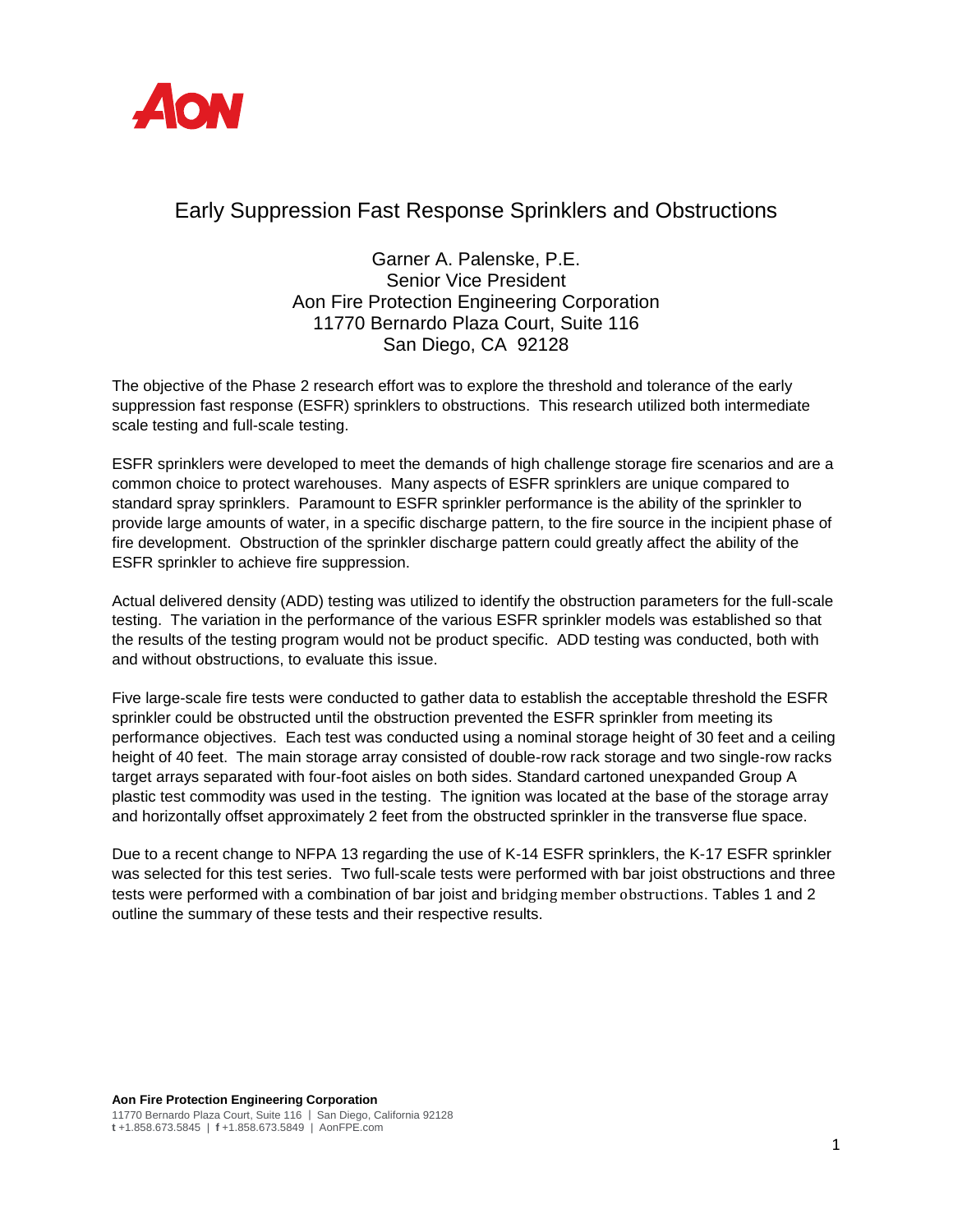## **Table 1. Test Parameters**

| Fire Test Number                                                  | Test 1                                                                                             | Test 2                                                                                          | Test 3                                                                                             | Test 4                                                                                          | Test 5                                                                                          |  |  |  |
|-------------------------------------------------------------------|----------------------------------------------------------------------------------------------------|-------------------------------------------------------------------------------------------------|----------------------------------------------------------------------------------------------------|-------------------------------------------------------------------------------------------------|-------------------------------------------------------------------------------------------------|--|--|--|
| <b>Test Date</b>                                                  | April 14, 2015                                                                                     | April 16, 2015                                                                                  | April 20, 2015                                                                                     | April 22, 2015                                                                                  | April 24, 2015                                                                                  |  |  |  |
| Storage Type                                                      | Double Row Rack                                                                                    |                                                                                                 |                                                                                                    |                                                                                                 |                                                                                                 |  |  |  |
| Commodity Type                                                    | Cartoned Unexpanded Group A Plastic<br>(Plastic Cups in Corrugated Boxes on Hardwood Pallets)      |                                                                                                 |                                                                                                    |                                                                                                 |                                                                                                 |  |  |  |
| Pallet Type                                                       | 2 way entry, stringer, hardwood                                                                    |                                                                                                 |                                                                                                    |                                                                                                 |                                                                                                 |  |  |  |
| Nominal Storage Height (feet)                                     | $\overline{30}$                                                                                    |                                                                                                 |                                                                                                    |                                                                                                 |                                                                                                 |  |  |  |
| Ceiling Height (feet)                                             | 40                                                                                                 |                                                                                                 |                                                                                                    |                                                                                                 |                                                                                                 |  |  |  |
| Nominal Clearance (feet)                                          | 10                                                                                                 |                                                                                                 |                                                                                                    |                                                                                                 |                                                                                                 |  |  |  |
| Aisle Width (feet)                                                | $\overline{4}$                                                                                     |                                                                                                 |                                                                                                    |                                                                                                 |                                                                                                 |  |  |  |
| Ignition Location                                                 | Under One Sprinkler (offset)                                                                       |                                                                                                 |                                                                                                    |                                                                                                 |                                                                                                 |  |  |  |
| <b>Sprinkler Systems</b>                                          | Ceiling Only (no in-rack sprinklers)                                                               |                                                                                                 |                                                                                                    |                                                                                                 |                                                                                                 |  |  |  |
| <b>Sprinkler Orientation</b>                                      | Pendent                                                                                            |                                                                                                 |                                                                                                    |                                                                                                 |                                                                                                 |  |  |  |
| Deflector to Ceiling (inch)                                       | 14                                                                                                 |                                                                                                 |                                                                                                    |                                                                                                 |                                                                                                 |  |  |  |
| Sprinkler Spacing, sprinkler by branchline,                       | 10 feet by 10 feet                                                                                 |                                                                                                 |                                                                                                    |                                                                                                 |                                                                                                 |  |  |  |
| Temperature Rating (°F)                                           | 165                                                                                                |                                                                                                 |                                                                                                    |                                                                                                 |                                                                                                 |  |  |  |
| Sprinkler Type                                                    | <b>ESFR</b>                                                                                        |                                                                                                 |                                                                                                    |                                                                                                 |                                                                                                 |  |  |  |
| Nominal Sprinkler Discharge Coefficient K<br>(gpm/psig $^{0.5}$ ) | 16.8                                                                                               |                                                                                                 |                                                                                                    |                                                                                                 |                                                                                                 |  |  |  |
| Nominal Discharge Density (gpm/ft <sup>2</sup> )                  | 1.21                                                                                               |                                                                                                 |                                                                                                    |                                                                                                 |                                                                                                 |  |  |  |
| Nominal Discharge Pressure (psig)                                 | 52                                                                                                 |                                                                                                 |                                                                                                    |                                                                                                 |                                                                                                 |  |  |  |
| <b>Primary Obstruction</b>                                        | 36 inch deep<br>steel joist, edge<br>of lower chord 6<br>inches from<br>centerline of<br>sprinkler | 30 inch deep steel<br>joist, edge of lower<br>chord 3 inches<br>from centerline of<br>sprinkler | 36 inch deep steel<br>joist, edge of<br>lower chord 6<br>inches from<br>centerline of<br>sprinkler | 36 inch deep steel<br>joist, edge of lower<br>chord 6 inches<br>from centerline of<br>sprinkler | 22 inch deep steel<br>joist, edge of lower<br>chord 6 inches<br>from centerline of<br>sprinkler |  |  |  |
| Secondary Obstruction                                             | None                                                                                               | None                                                                                            | 1-1/2 inch by 1-<br>1/2 inch bridging<br>member; 1-1/2<br>inch away from<br>sprinkler              | 1-1/2 inch by 1-1/2<br>inch bridging<br>member; Centered<br>below sprinkler                     | 1-1/2 inch by 1-1/2<br>inch bridging<br>member; Centered<br>below sprinkler                     |  |  |  |

11770 Bernardo Plaza Court, Suite 116 | San Diego, California 92128 **t** +1.858.673.5845 | **f** +1.858.673.5849 | AonFPE.com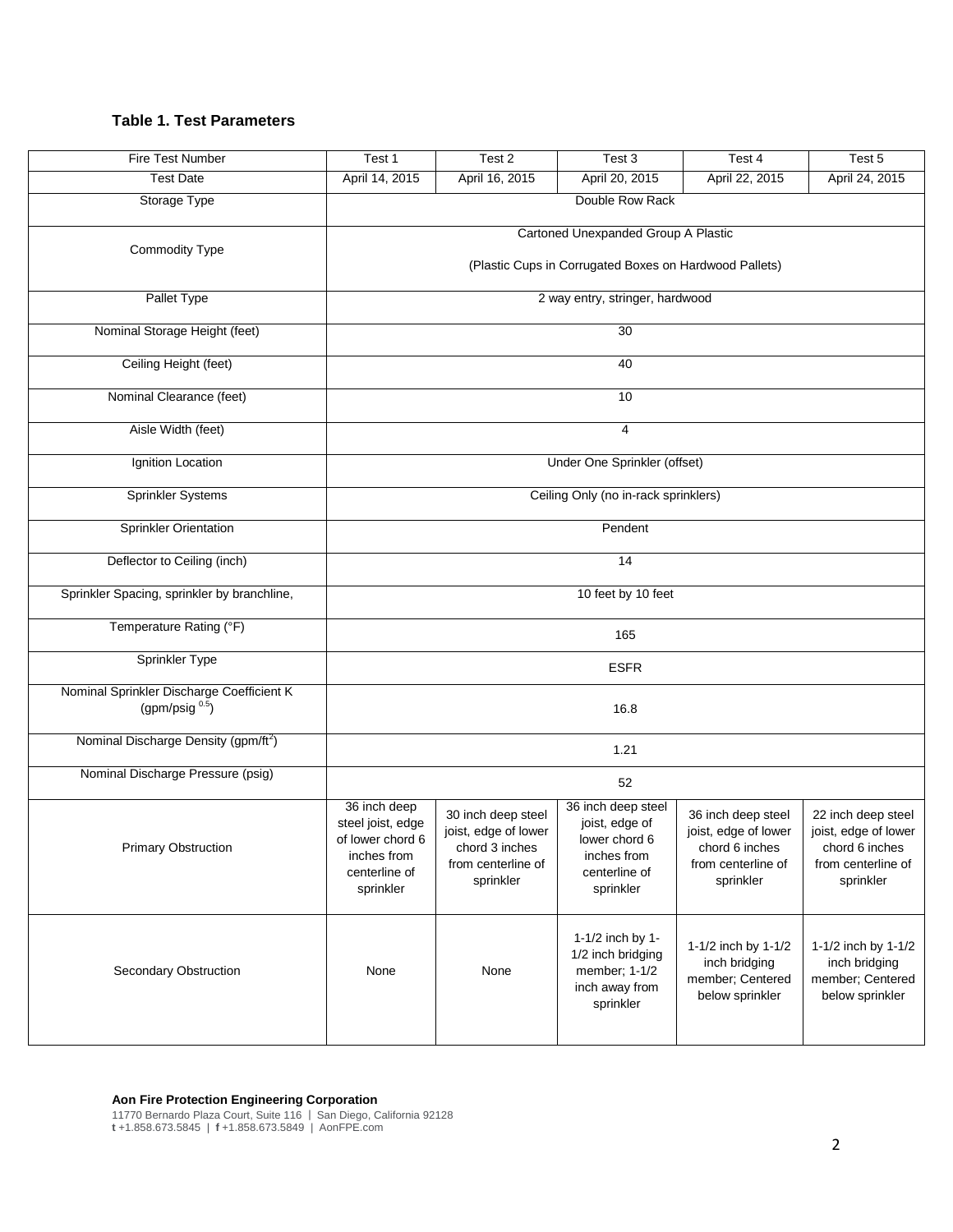## **Table 2. Test Results**

| <b>Test Results</b>                                                          |                                                                                                    |                                                                                                 |                                                                                                 |                                                                                                 |                                                                                                    |  |  |  |  |
|------------------------------------------------------------------------------|----------------------------------------------------------------------------------------------------|-------------------------------------------------------------------------------------------------|-------------------------------------------------------------------------------------------------|-------------------------------------------------------------------------------------------------|----------------------------------------------------------------------------------------------------|--|--|--|--|
| Fire Test Number                                                             | Test 1                                                                                             | Test 2                                                                                          | Test 3                                                                                          | Test 4                                                                                          | Test 5                                                                                             |  |  |  |  |
| <b>Test Date</b>                                                             | April 14, 2015                                                                                     | April 16, 2015                                                                                  | April 20, 2015                                                                                  | April 22, 2015                                                                                  | April 24, 2015                                                                                     |  |  |  |  |
| <b>Primary Obstruction</b>                                                   | 36 inch deep<br>steel joist, edge<br>of lower chord 6<br>inches from<br>centerline of<br>sprinkler | 30 inch deep steel<br>joist, edge of lower<br>chord 3 inches<br>from centerline of<br>sprinkler | 36 inch deep steel<br>joist, edge of lower<br>chord 6 inches<br>from centerline of<br>sprinkler | 36 inch deep steel<br>joist, edge of lower<br>chord 6 inches<br>from centerline of<br>sprinkler | 22 inch deep steel<br>joist, edge of<br>lower chord 6<br>inches from<br>centerline of<br>sprinkler |  |  |  |  |
| Secondary Obstruction                                                        | None                                                                                               | None                                                                                            | 1-1/2 inch by 1-1/2<br>inch bridging<br>member; 1-1/2<br>inch away from<br>sprinkler            | 1-1/2 inch by 1-1/2<br>inch bridging<br>member; Centered<br>below sprinkler                     | 1-1/2 inch by 1-<br>1/2 inch bridging<br>member;<br>Centered below<br>sprinkler                    |  |  |  |  |
| Length of Test (minutes)                                                     | $\overline{31}$                                                                                    | $\overline{32}$                                                                                 | $\overline{32}$                                                                                 | 32                                                                                              | $\overline{32}$                                                                                    |  |  |  |  |
| First Sprinkler Operation Time (min: sec)                                    | 0:56                                                                                               | 1:42                                                                                            | 1:19                                                                                            | 1:11                                                                                            | 1:01                                                                                               |  |  |  |  |
| Last Sprinkler Operation Time (min: sec)                                     | 6:08                                                                                               | 7:37                                                                                            | 1:19                                                                                            | 1:11                                                                                            | 6:42                                                                                               |  |  |  |  |
| Number of Operated Sprinklers                                                | 3                                                                                                  | 12                                                                                              | $\mathbf{1}$                                                                                    | $\mathbf{1}$                                                                                    | 23                                                                                                 |  |  |  |  |
| Peak Gas Temperature at Ceiling Above Ignition<br>$(^{\circ}F)$              | 294                                                                                                | 406 <sup>1</sup>                                                                                | 238                                                                                             | 250                                                                                             | 1264                                                                                               |  |  |  |  |
| Maximum 1 minute Average Gas Temperature at<br>Ceiling Above Ignition (°F)   | 129                                                                                                | 256                                                                                             | 114                                                                                             | $\frac{115}{115}$                                                                               | 979                                                                                                |  |  |  |  |
| Peak Steel Temperature at Ceiling Above                                      | 128                                                                                                | 157                                                                                             | 86                                                                                              | 84                                                                                              | 248                                                                                                |  |  |  |  |
| Maximum 1 minute Average Steel Temperature at<br>Ceiling Above Ignition (°F) | 126                                                                                                | 157                                                                                             | 85                                                                                              | 83                                                                                              | 246                                                                                                |  |  |  |  |
| Ignition Time of Target Array (min: sec)                                     | 3:36<br>(North Target)                                                                             | 3:24<br>(North Target)                                                                          | N/A                                                                                             | N/A                                                                                             | 2:26<br>(North Target)                                                                             |  |  |  |  |
| Fire Travel to Extremities of Test Array                                     | <b>No</b>                                                                                          | <b>No</b>                                                                                       | <b>No</b>                                                                                       | <b>No</b>                                                                                       | Yes<br>(North Target)                                                                              |  |  |  |  |

**Aon Fire Protection Engineering Corporation**

11770 Bernardo Plaza Court, Suite 116 | San Diego, California 92128 **t** +1.858.673.5845 | **f** +1.858.673.5849 | AonFPE.com

<sup>&</sup>lt;u>ness</u><br><sup>1</sup> Due to a data system issue, data was taken at 20 second intervals during Test 2. The values reported are the peak and one minute maximum recorded values and likely not the true peak and time average maximum values.